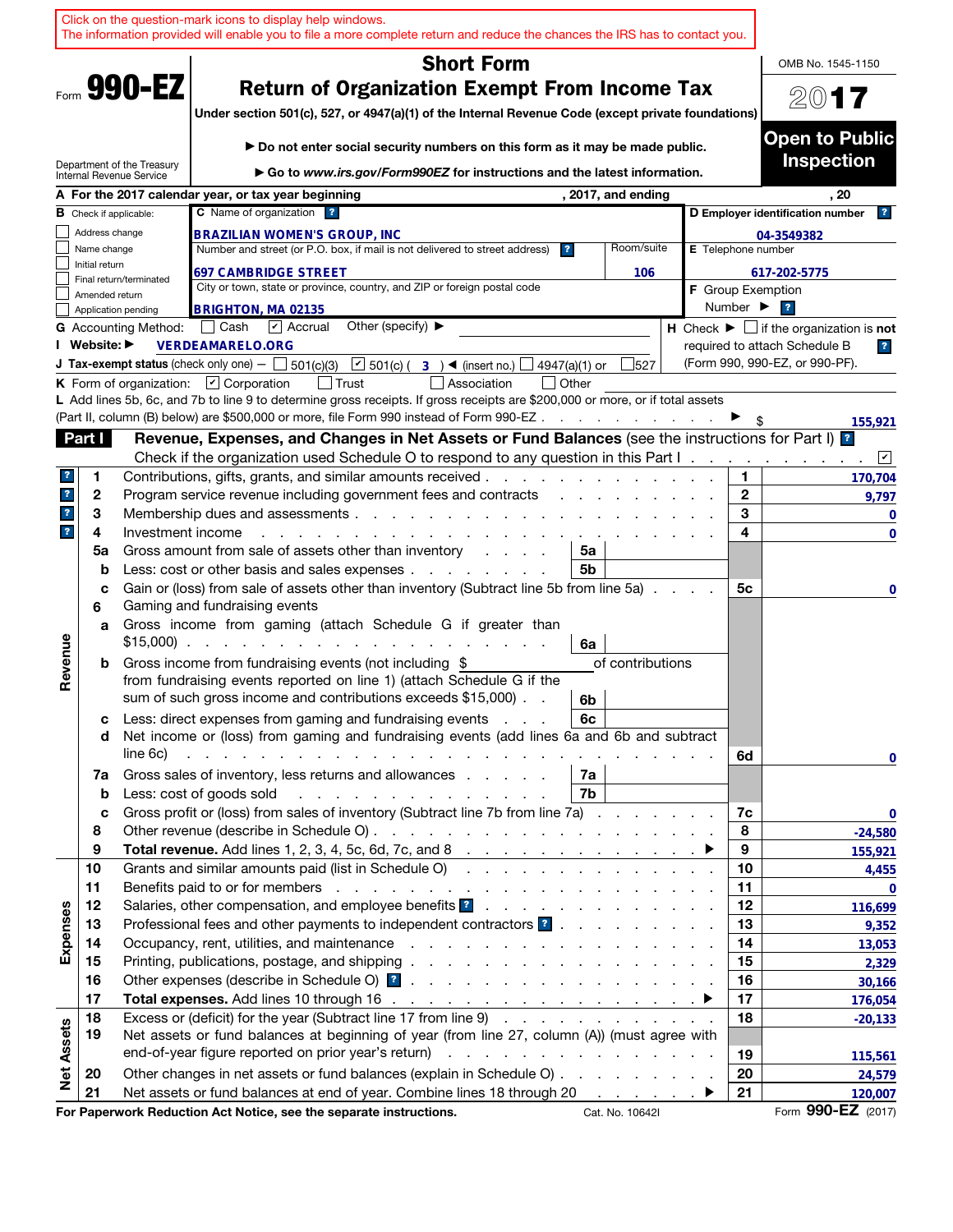| Form 990-EZ (2017)                                                                                                                                                                                                                                                                                                                                                                                                                                                                                                                                    |                                                                                                                                                                                                                                                                                                                                                                                                                                                         |                                                       |                                                                                         |                                                                                                                          |          | Page 2                                                                                                                |
|-------------------------------------------------------------------------------------------------------------------------------------------------------------------------------------------------------------------------------------------------------------------------------------------------------------------------------------------------------------------------------------------------------------------------------------------------------------------------------------------------------------------------------------------------------|---------------------------------------------------------------------------------------------------------------------------------------------------------------------------------------------------------------------------------------------------------------------------------------------------------------------------------------------------------------------------------------------------------------------------------------------------------|-------------------------------------------------------|-----------------------------------------------------------------------------------------|--------------------------------------------------------------------------------------------------------------------------|----------|-----------------------------------------------------------------------------------------------------------------------|
| Part II                                                                                                                                                                                                                                                                                                                                                                                                                                                                                                                                               | <b>Balance Sheets</b> (see the instructions for Part II)                                                                                                                                                                                                                                                                                                                                                                                                |                                                       |                                                                                         |                                                                                                                          |          |                                                                                                                       |
|                                                                                                                                                                                                                                                                                                                                                                                                                                                                                                                                                       | Check if the organization used Schedule O to respond to any question in this Part II                                                                                                                                                                                                                                                                                                                                                                    |                                                       |                                                                                         |                                                                                                                          |          |                                                                                                                       |
|                                                                                                                                                                                                                                                                                                                                                                                                                                                                                                                                                       |                                                                                                                                                                                                                                                                                                                                                                                                                                                         |                                                       |                                                                                         | (A) Beginning of year                                                                                                    |          | (B) End of year                                                                                                       |
| 22                                                                                                                                                                                                                                                                                                                                                                                                                                                                                                                                                    | Cash, savings, and investments                                                                                                                                                                                                                                                                                                                                                                                                                          |                                                       |                                                                                         | 115,769 22                                                                                                               |          | 124,838                                                                                                               |
| 23                                                                                                                                                                                                                                                                                                                                                                                                                                                                                                                                                    | Land and buildings                                                                                                                                                                                                                                                                                                                                                                                                                                      |                                                       |                                                                                         |                                                                                                                          | 0 23     | $\bf{0}$                                                                                                              |
| 24                                                                                                                                                                                                                                                                                                                                                                                                                                                                                                                                                    | Other assets (describe in Schedule O)                                                                                                                                                                                                                                                                                                                                                                                                                   |                                                       |                                                                                         | 2,340 24                                                                                                                 |          | 717                                                                                                                   |
| 25                                                                                                                                                                                                                                                                                                                                                                                                                                                                                                                                                    | Total assets                                                                                                                                                                                                                                                                                                                                                                                                                                            |                                                       |                                                                                         | $118,109$ 25                                                                                                             |          | 125,555                                                                                                               |
| 26                                                                                                                                                                                                                                                                                                                                                                                                                                                                                                                                                    | <b>Total liabilities</b> (describe in Schedule O)                                                                                                                                                                                                                                                                                                                                                                                                       | and a strain and a strain and                         |                                                                                         | 2,548 26                                                                                                                 |          | 5,548                                                                                                                 |
| 27                                                                                                                                                                                                                                                                                                                                                                                                                                                                                                                                                    | Net assets or fund balances (line 27 of column (B) must agree with line 21)                                                                                                                                                                                                                                                                                                                                                                             |                                                       |                                                                                         | $115,561$ 27                                                                                                             |          | 120,007                                                                                                               |
| Part III                                                                                                                                                                                                                                                                                                                                                                                                                                                                                                                                              | Statement of Program Service Accomplishments (see the instructions for Part III)<br>Check if the organization used Schedule O to respond to any question in this Part III<br>What is the organization's primary exempt purpose?<br>Describe the organization's program service accomplishments for each of its three largest program services,<br>as measured by expenses. In a clear and concise manner, describe the services provided, the number of | PLEASE SEE SCHEDULE O                                 |                                                                                         | . .   v                                                                                                                  | others.) | <b>Expenses</b><br>(Required for section<br>501(c)(3) and 501(c)(4)<br>organizations; optional for                    |
| 28<br>PLEASE SEE SCHEDULE O                                                                                                                                                                                                                                                                                                                                                                                                                                                                                                                           | persons benefited, and other relevant information for each program title.                                                                                                                                                                                                                                                                                                                                                                               |                                                       |                                                                                         |                                                                                                                          |          |                                                                                                                       |
| (Grants \$<br>$\mathbf{r}$                                                                                                                                                                                                                                                                                                                                                                                                                                                                                                                            |                                                                                                                                                                                                                                                                                                                                                                                                                                                         | 0) If this amount includes foreign grants, check here |                                                                                         |                                                                                                                          | 28a      | 48,533                                                                                                                |
| 29<br><b>PLEASE SEE SCHEDULE O</b>                                                                                                                                                                                                                                                                                                                                                                                                                                                                                                                    |                                                                                                                                                                                                                                                                                                                                                                                                                                                         |                                                       |                                                                                         |                                                                                                                          |          |                                                                                                                       |
| (Grants \$                                                                                                                                                                                                                                                                                                                                                                                                                                                                                                                                            |                                                                                                                                                                                                                                                                                                                                                                                                                                                         | 0) If this amount includes foreign grants, check here |                                                                                         |                                                                                                                          | 29a      | 37,292                                                                                                                |
| PLEASE SEE SCHEDULE O<br>30                                                                                                                                                                                                                                                                                                                                                                                                                                                                                                                           |                                                                                                                                                                                                                                                                                                                                                                                                                                                         |                                                       |                                                                                         |                                                                                                                          |          |                                                                                                                       |
| (Grants \$                                                                                                                                                                                                                                                                                                                                                                                                                                                                                                                                            |                                                                                                                                                                                                                                                                                                                                                                                                                                                         | 0) If this amount includes foreign grants, check here |                                                                                         |                                                                                                                          | 30a      | 33,204                                                                                                                |
|                                                                                                                                                                                                                                                                                                                                                                                                                                                                                                                                                       |                                                                                                                                                                                                                                                                                                                                                                                                                                                         |                                                       |                                                                                         |                                                                                                                          |          |                                                                                                                       |
|                                                                                                                                                                                                                                                                                                                                                                                                                                                                                                                                                       |                                                                                                                                                                                                                                                                                                                                                                                                                                                         |                                                       | .                                                                                       |                                                                                                                          | 31a      |                                                                                                                       |
| (Grants \$                                                                                                                                                                                                                                                                                                                                                                                                                                                                                                                                            | 32 Total program service expenses (add lines 28a through 31a)                                                                                                                                                                                                                                                                                                                                                                                           | 0) If this amount includes foreign grants, check here |                                                                                         |                                                                                                                          | 32       |                                                                                                                       |
|                                                                                                                                                                                                                                                                                                                                                                                                                                                                                                                                                       | List of Officers, Directors, Trustees, and Key Employees (list each one even if not compensated—see the instructions for Part IV)                                                                                                                                                                                                                                                                                                                       |                                                       |                                                                                         |                                                                                                                          |          |                                                                                                                       |
|                                                                                                                                                                                                                                                                                                                                                                                                                                                                                                                                                       | Check if the organization used Schedule O to respond to any question in this Part IV                                                                                                                                                                                                                                                                                                                                                                    |                                                       |                                                                                         |                                                                                                                          |          |                                                                                                                       |
| (a) Name and title<br>$\overline{ }$ ?                                                                                                                                                                                                                                                                                                                                                                                                                                                                                                                |                                                                                                                                                                                                                                                                                                                                                                                                                                                         | (b) Average<br>hours per week<br>devoted to position  | (c) Reportable   ?<br>compensation<br>(Forms W-2/1099-MISC)<br>(if not paid, enter -0-) | (d) Health benefits,<br>contributions to employee (e) Estimated amount of<br>benefit plans, and<br>deferred compensation |          | other compensation                                                                                                    |
|                                                                                                                                                                                                                                                                                                                                                                                                                                                                                                                                                       |                                                                                                                                                                                                                                                                                                                                                                                                                                                         |                                                       |                                                                                         |                                                                                                                          |          |                                                                                                                       |
|                                                                                                                                                                                                                                                                                                                                                                                                                                                                                                                                                       |                                                                                                                                                                                                                                                                                                                                                                                                                                                         | 35                                                    | 44,917                                                                                  |                                                                                                                          | 0        |                                                                                                                       |
|                                                                                                                                                                                                                                                                                                                                                                                                                                                                                                                                                       |                                                                                                                                                                                                                                                                                                                                                                                                                                                         |                                                       |                                                                                         |                                                                                                                          |          |                                                                                                                       |
|                                                                                                                                                                                                                                                                                                                                                                                                                                                                                                                                                       |                                                                                                                                                                                                                                                                                                                                                                                                                                                         | 5                                                     | 0                                                                                       |                                                                                                                          | 0        |                                                                                                                       |
|                                                                                                                                                                                                                                                                                                                                                                                                                                                                                                                                                       |                                                                                                                                                                                                                                                                                                                                                                                                                                                         |                                                       |                                                                                         |                                                                                                                          |          |                                                                                                                       |
|                                                                                                                                                                                                                                                                                                                                                                                                                                                                                                                                                       |                                                                                                                                                                                                                                                                                                                                                                                                                                                         | 5                                                     | 0                                                                                       |                                                                                                                          | 0        |                                                                                                                       |
|                                                                                                                                                                                                                                                                                                                                                                                                                                                                                                                                                       |                                                                                                                                                                                                                                                                                                                                                                                                                                                         |                                                       |                                                                                         |                                                                                                                          |          |                                                                                                                       |
|                                                                                                                                                                                                                                                                                                                                                                                                                                                                                                                                                       |                                                                                                                                                                                                                                                                                                                                                                                                                                                         | 5                                                     | 0                                                                                       |                                                                                                                          | 0        |                                                                                                                       |
|                                                                                                                                                                                                                                                                                                                                                                                                                                                                                                                                                       |                                                                                                                                                                                                                                                                                                                                                                                                                                                         |                                                       |                                                                                         |                                                                                                                          |          |                                                                                                                       |
|                                                                                                                                                                                                                                                                                                                                                                                                                                                                                                                                                       |                                                                                                                                                                                                                                                                                                                                                                                                                                                         | 5                                                     | 0                                                                                       |                                                                                                                          | 0        |                                                                                                                       |
|                                                                                                                                                                                                                                                                                                                                                                                                                                                                                                                                                       |                                                                                                                                                                                                                                                                                                                                                                                                                                                         |                                                       |                                                                                         |                                                                                                                          |          |                                                                                                                       |
|                                                                                                                                                                                                                                                                                                                                                                                                                                                                                                                                                       |                                                                                                                                                                                                                                                                                                                                                                                                                                                         | 5                                                     | 0                                                                                       |                                                                                                                          | 0        |                                                                                                                       |
|                                                                                                                                                                                                                                                                                                                                                                                                                                                                                                                                                       |                                                                                                                                                                                                                                                                                                                                                                                                                                                         |                                                       |                                                                                         |                                                                                                                          |          |                                                                                                                       |
|                                                                                                                                                                                                                                                                                                                                                                                                                                                                                                                                                       |                                                                                                                                                                                                                                                                                                                                                                                                                                                         | 5                                                     | 0                                                                                       |                                                                                                                          | 0        |                                                                                                                       |
|                                                                                                                                                                                                                                                                                                                                                                                                                                                                                                                                                       |                                                                                                                                                                                                                                                                                                                                                                                                                                                         |                                                       |                                                                                         |                                                                                                                          |          |                                                                                                                       |
|                                                                                                                                                                                                                                                                                                                                                                                                                                                                                                                                                       |                                                                                                                                                                                                                                                                                                                                                                                                                                                         | 5                                                     | 0                                                                                       |                                                                                                                          | 0        |                                                                                                                       |
|                                                                                                                                                                                                                                                                                                                                                                                                                                                                                                                                                       |                                                                                                                                                                                                                                                                                                                                                                                                                                                         |                                                       |                                                                                         |                                                                                                                          |          |                                                                                                                       |
|                                                                                                                                                                                                                                                                                                                                                                                                                                                                                                                                                       |                                                                                                                                                                                                                                                                                                                                                                                                                                                         | 5                                                     | 0                                                                                       |                                                                                                                          | 0        |                                                                                                                       |
|                                                                                                                                                                                                                                                                                                                                                                                                                                                                                                                                                       |                                                                                                                                                                                                                                                                                                                                                                                                                                                         |                                                       |                                                                                         |                                                                                                                          |          |                                                                                                                       |
|                                                                                                                                                                                                                                                                                                                                                                                                                                                                                                                                                       |                                                                                                                                                                                                                                                                                                                                                                                                                                                         | 5                                                     | 0                                                                                       |                                                                                                                          | 0        |                                                                                                                       |
|                                                                                                                                                                                                                                                                                                                                                                                                                                                                                                                                                       |                                                                                                                                                                                                                                                                                                                                                                                                                                                         |                                                       |                                                                                         |                                                                                                                          |          |                                                                                                                       |
|                                                                                                                                                                                                                                                                                                                                                                                                                                                                                                                                                       |                                                                                                                                                                                                                                                                                                                                                                                                                                                         |                                                       |                                                                                         |                                                                                                                          |          | 30,724<br>149,753<br>0<br>0<br>0<br>0<br>$\mathbf 0$<br>$\mathbf 0$<br>$\mathbf 0$<br>$\mathbf 0$<br>0<br>$\mathbf 0$ |
| 31 Other program services (describe in Schedule O)<br><b>Part IV</b><br><b>HELOISA GALVAO</b><br><b>EXECUTIVE DIRECTOR</b><br><b>REGINA BERTHOLDO</b><br><b>PRESIDENT</b><br><b>ADRIANA LAFAILLE</b><br><b>TREASURER</b><br><b>ANA NOGUEIRA</b><br><b>CLERK</b><br><b>ADRIANA FERNANDES</b><br><b>DIRECTOR</b><br><b>CAMILA GASCON</b><br><b>DIRECTOR</b><br><b>BEATRIZ LOPES</b><br><b>DIRECTOR</b><br><b>FANIA RESENDES</b><br><b>DIRECTOR</b><br><b>MARIA APARECIDA RIBERO</b><br><b>DIRECTOR</b><br><b>MARIA LOURDES SILVA</b><br><b>DIRECTOR</b> |                                                                                                                                                                                                                                                                                                                                                                                                                                                         |                                                       |                                                                                         |                                                                                                                          |          |                                                                                                                       |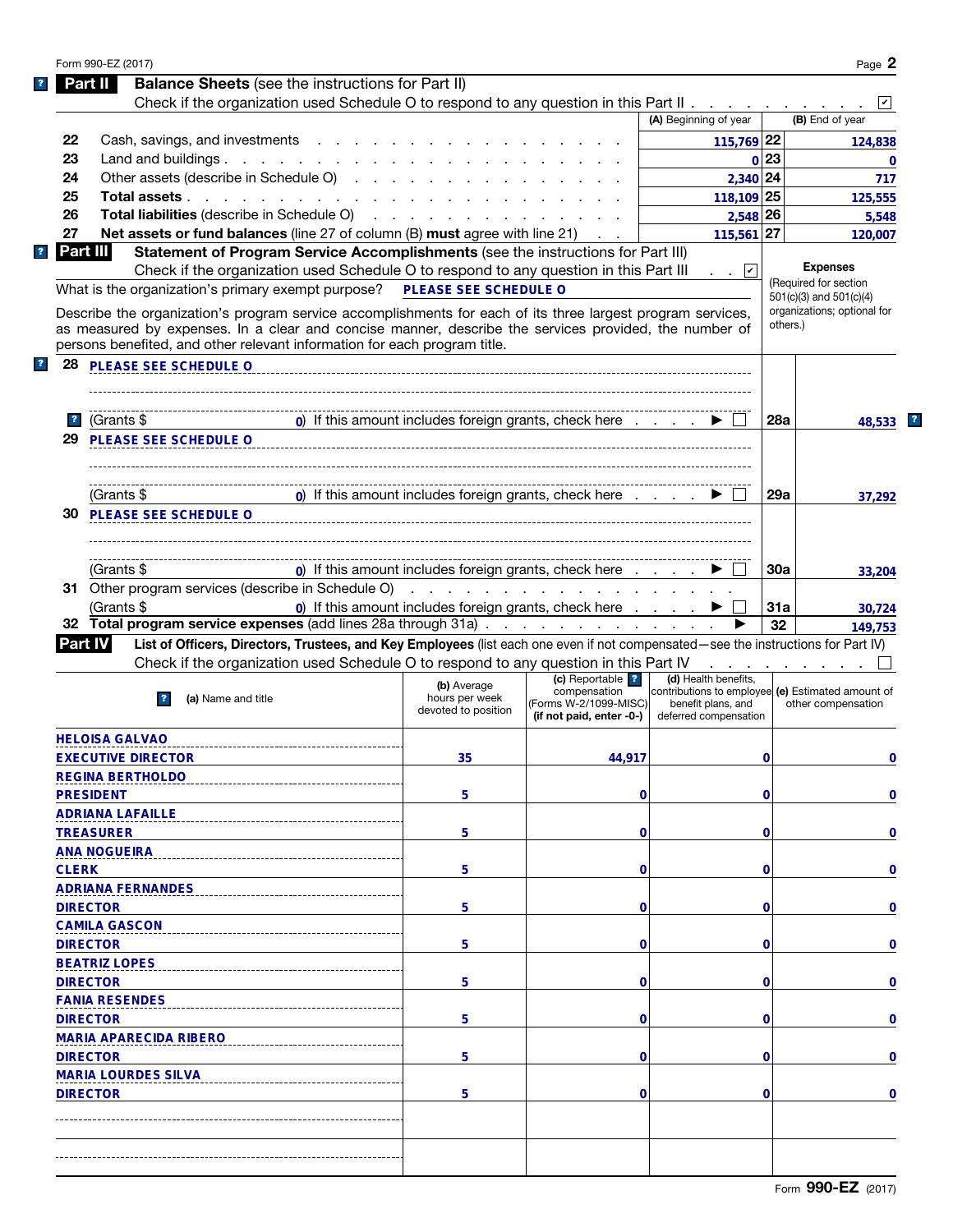|          | Form 990-EZ (2017)                                                                                                                                                                                                                                                                                                                        |                        |       | Page 3  |
|----------|-------------------------------------------------------------------------------------------------------------------------------------------------------------------------------------------------------------------------------------------------------------------------------------------------------------------------------------------|------------------------|-------|---------|
| Part V   | Other Information (Note the Schedule A and personal benefit contract statement requirements in the                                                                                                                                                                                                                                        |                        |       |         |
|          | instructions for Part V.) Check if the organization used Schedule O to respond to any question in this Part V                                                                                                                                                                                                                             |                        |       |         |
|          |                                                                                                                                                                                                                                                                                                                                           |                        | Yes   | No      |
| 33       | Did the organization engage in any significant activity not previously reported to the IRS? If "Yes," provide a<br>detailed description of each activity in Schedule O                                                                                                                                                                    | 33                     |       |         |
| 34       | Were any significant changes made to the organizing or governing documents? If "Yes," attach a conformed<br>copy of the amended documents if they reflect a change to the organization's name. Otherwise, explain the<br>change on Schedule O (see instructions)<br>$\mathbf{r}$                                                          | 34                     |       |         |
| 35а      | Did the organization have unrelated business gross income of \$1,000 or more during the year from business                                                                                                                                                                                                                                |                        |       |         |
| b        | activities (such as those reported on lines 2, 6a, and 7a, among others)?<br>If "Yes" to line 35a, has the organization filed a Form 990-T for the year? If "No," provide an explanation in Schedule O                                                                                                                                    | 35a<br>35 <sub>b</sub> |       |         |
| C        | Was the organization a section 501(c)(4), 501(c)(5), or 501(c)(6) organization subject to section 6033(e) notice,<br>reporting, and proxy tax requirements during the year? If "Yes," complete Schedule C, Part III                                                                                                                       | 35c                    |       | V       |
| 36       | Did the organization undergo a liquidation, dissolution, termination, or significant disposition of net assets<br>during the year? If "Yes," complete applicable parts of Schedule N                                                                                                                                                      | 36                     |       |         |
| 37a      | Enter amount of political expenditures, direct or indirect, as described in the instructions $\blacktriangleright$<br>  37a  <br>$\mathbf{0}$                                                                                                                                                                                             |                        |       |         |
| b<br>38a | Did the organization file Form 1120-POL for this year?.<br>and the contract of the contract of the<br>Did the organization borrow from, or make any loans to, any officer, director, trustee, or key employee or were                                                                                                                     | 37b                    |       | V       |
|          | any such loans made in a prior year and still outstanding at the end of the tax year covered by this return?<br>38b                                                                                                                                                                                                                       | 38a                    |       | V       |
| b<br>39  | If "Yes," complete Schedule L, Part II and enter the total amount involved<br>and a state<br>Section 501(c)(7) organizations. Enter:                                                                                                                                                                                                      |                        |       |         |
| а        | Initiation fees and capital contributions included on line 9<br>39a                                                                                                                                                                                                                                                                       |                        |       |         |
| b        | Gross receipts, included on line 9, for public use of club facilities<br>39b<br>and a state of the state of the                                                                                                                                                                                                                           |                        |       |         |
| 40a      | Section 501(c)(3) organizations. Enter amount of tax imposed on the organization during the year under:<br>section 4911 ▶<br>$\overline{0}$ ; section 4912<br>$\overline{0}$ : section 4955<br>0                                                                                                                                          |                        |       |         |
| b        | Section 501(c)(3), 501(c)(4), and 501(c)(29) organizations. Did the organization engage in any section 4958<br>excess benefit transaction during the year, or did it engage in an excess benefit transaction in a prior year<br>that has not been reported on any of its prior Forms 990 or 990-EZ? If "Yes," complete Schedule L, Part I | 40 <sub>b</sub>        |       |         |
| c        | Section 501(c)(3), 501(c)(4), and 501(c)(29) organizations. Enter amount of tax imposed<br>on organization managers or disqualified persons during the year under sections 4912,<br>4955, and 4958.<br>and a state of the state of the state<br>0                                                                                         |                        |       |         |
| d        | Section 501(c)(3), 501(c)(4), and 501(c)(29) organizations. Enter amount of tax on line<br>40c reimbursed by the organization $\cdots$ $\cdots$ $\cdots$ $\cdots$ $\cdots$<br>0                                                                                                                                                           |                        |       |         |
| е        | All organizations. At any time during the tax year, was the organization a party to a prohibited tax shelter<br>transaction? If "Yes," complete Form 8886-T.<br>the contract of the contract of the contract of the contract of the contract of the contract of the contract of                                                           | 40e                    |       |         |
| 41       | List the states with which a copy of this return is filed ▶ MASSACHUSETTS                                                                                                                                                                                                                                                                 |                        |       |         |
|          | Telephone no. ▶                                                                                                                                                                                                                                                                                                                           | 617-202-5775           |       |         |
|          | Located at ▶ 697 CAMBRIDGE STREET #106, BRIGHTON, MA<br>$ZIP + 4$                                                                                                                                                                                                                                                                         |                        | 02135 |         |
| b        | At any time during the calendar year, did the organization have an interest in or a signature or other authority over<br>a financial account in a foreign country (such as a bank account, securities account, or other financial account)?<br>If "Yes," enter the name of the foreign country: ▶                                         | 42 <sub>b</sub>        | Yes   | No<br>✓ |
|          | See the instructions for exceptions and filing requirements for FinCEN Form 114, Report of Foreign Bank and<br>Financial Accounts (FBAR).                                                                                                                                                                                                 |                        |       |         |
| c        | At any time during the calendar year, did the organization maintain an office outside the United States?<br>If "Yes," enter the name of the foreign country: ▶                                                                                                                                                                            | 42c                    |       |         |
| 43       | Section 4947(a)(1) nonexempt charitable trusts filing Form 990-EZ in lieu of Form 1041-Check here<br>and enter the amount of tax-exempt interest received or accrued during the tax year $\ldots$ .<br>43                                                                                                                                 |                        |       |         |
|          |                                                                                                                                                                                                                                                                                                                                           |                        | Yes   | No      |
| 44а      | Did the organization maintain any donor advised funds during the year? If "Yes," Form 990 must be                                                                                                                                                                                                                                         | 44a                    |       | V       |
| b        | Did the organization operate one or more hospital facilities during the year? If "Yes," Form 990 must be<br>completed instead of Form 990-EZ<br>and the contract of the contract of the contract of the contract of the contract of the contract of the contract of                                                                       |                        |       |         |
| c        | Did the organization receive any payments for indoor tanning services during the year?                                                                                                                                                                                                                                                    | 44b<br>44c             |       |         |
| d        | If "Yes" to line 44c, has the organization filed a Form 720 to report these payments? If "No," provide an                                                                                                                                                                                                                                 |                        |       |         |
|          | explanation in Schedule O<br>and a construction of the construction of the construction of the construction of the construction of the construction of the construction of the construction of the construction of the construction of the construction of                                                                                | 44d                    |       |         |
| 45а<br>b | Did the organization have a controlled entity within the meaning of section 512(b)(13)?<br>Did the organization receive any payment from or engage in any transaction with a controlled entity within the                                                                                                                                 | 45a                    |       | ✓       |
|          | meaning of section 512(b)(13)? If "Yes," Form 990 and Schedule R may need to be completed instead of<br>Form 990-EZ (see instructions) $\ldots$ $\ldots$ $\ldots$ $\ldots$ $\ldots$ $\ldots$ $\ldots$ $\ldots$ $\ldots$ $\ldots$ $\ldots$                                                                                                 | 45b                    |       | V       |

|  | Form 990-EZ (2017) |  |
|--|--------------------|--|
|--|--------------------|--|